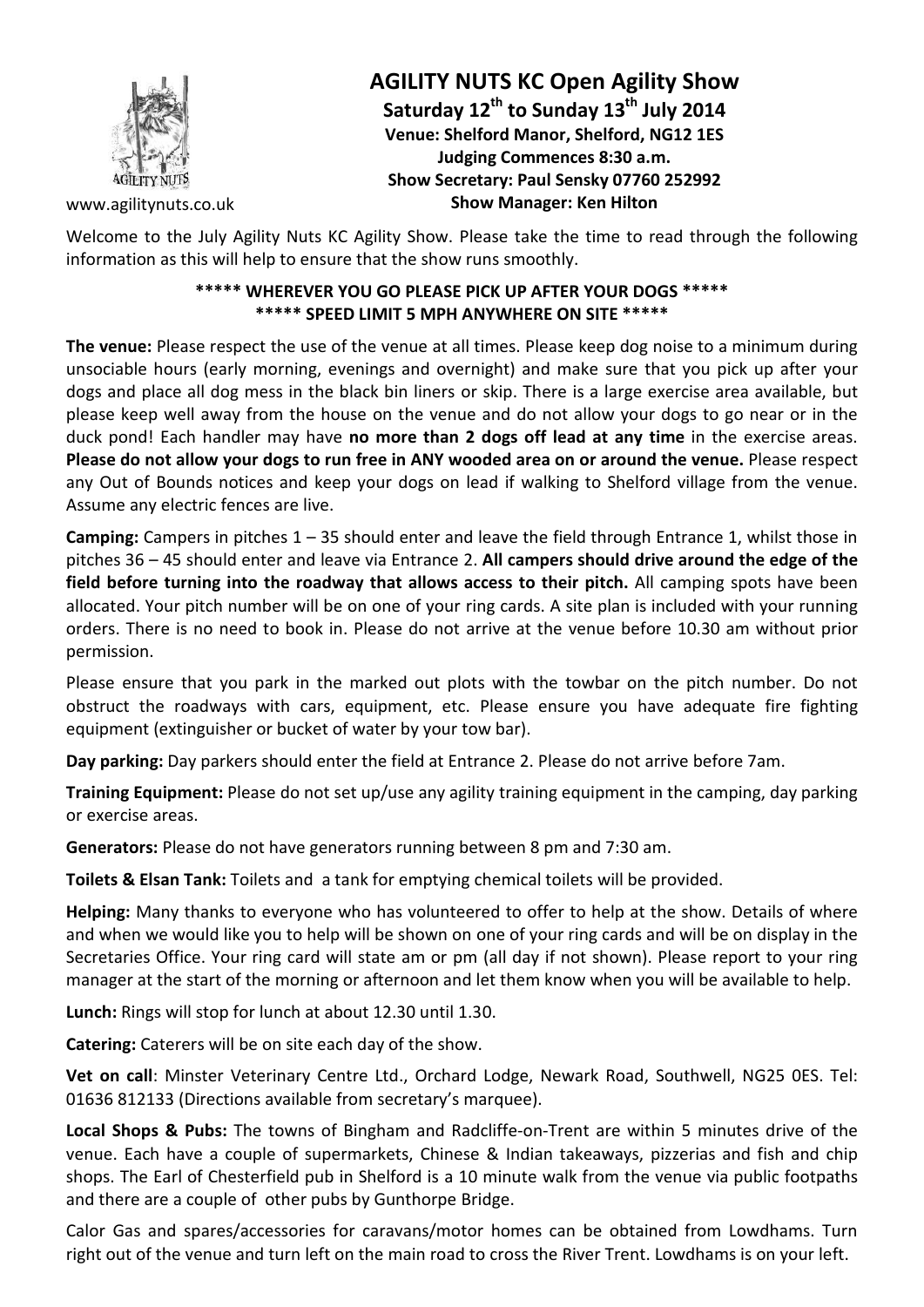Directions to any of the above can be obtained at the Show Marquee.

**Directions to venue**: The venue is located just off the A6097 on the south-side of the River Trent. The best approach is to take the A6097 (signposted Mansfield) from the A46. Turn left immediately before the bridge crossing the River Trent and the venue is on your left after about half a mile.

*Note to Sat Nav users:* The postcode NG12 1ES pinpoints the venue. If you are towing we would strongly suggest that, unless you are coming south on the A6097, you approach from the A46, i.e. if you are heading east on the A52 take the A46 northbound rather than the side roads to Shelford. If you are heading South off the A46 we recommend you continue down the road towards Bingham and turn right onto the



A6097 at the large roundabout rather than turn right through East Bridgford.

**Results:** FULL results from all the classes will be published on www.agilitynuts.co.uk and www.longhedge.co.uk as soon as possible after the show.

**GOOD LUCK AND ENJOY THE SHOW!** If there is anything else you wish to know please ask at the Secretary's Marquee. There will be a comments book and we would welcome any comments good or bad!

# **Future Agility Nuts Shows**

#### *Agility Nuts Summer Series 2014*

• **August 16 – 17** at Bilsthorpe Miners Welfare Sportsground, Bilsthorpe, NG22 8PY. Schedules available on www.agilitynuts.co.uk.

# *Agility Nuts September Open KC Agility Show*

September 6-7 at Shelford Manor, NG12 1ES. Schedules available on www.agilitynuts.co.uk.

# *Agility Nuts Winter Series 14/15*

Agility Nuts are holding a series of unaffiliated shows over the winter months at Trent Valley Equestrian Centre, NG25 0TR. Schedules will be available soon on www.agilitynuts.co.uk. Dates are as follows:

- Sunday October  $12^{th}$
- Sunday November  $9<sup>th</sup>$
- Sunday December  $7<sup>th</sup>$
- Sunday January  $4^{th}$
- Sunday February  $8<sup>th</sup>$
- Sunday March  $1<sup>st</sup>$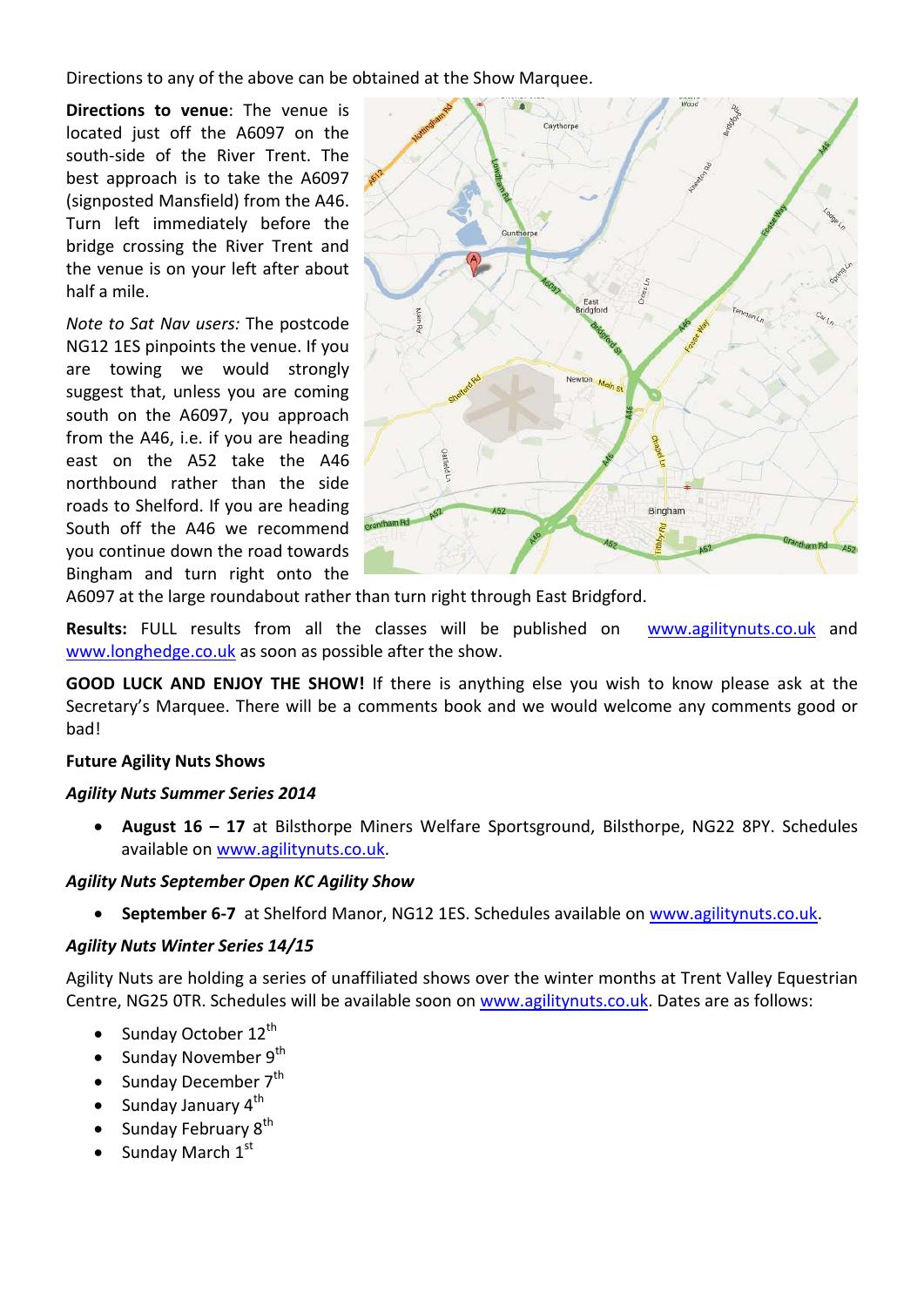| Saturday                            |                    |                                                                                                                                                                                                                                                                                                                                                                                                                                                                                                                                                                                                                                                                                                                                                                    |  |  |  |
|-------------------------------------|--------------------|--------------------------------------------------------------------------------------------------------------------------------------------------------------------------------------------------------------------------------------------------------------------------------------------------------------------------------------------------------------------------------------------------------------------------------------------------------------------------------------------------------------------------------------------------------------------------------------------------------------------------------------------------------------------------------------------------------------------------------------------------------------------|--|--|--|
| <b>Ring 1</b><br><b>Troy Hedger</b> |                    | <b>Ring 2</b><br><b>Teri Dimbleby</b>                                                                                                                                                                                                                                                                                                                                                                                                                                                                                                                                                                                                                                                                                                                              |  |  |  |
|                                     |                    | 22                                                                                                                                                                                                                                                                                                                                                                                                                                                                                                                                                                                                                                                                                                                                                                 |  |  |  |
|                                     |                    | 17                                                                                                                                                                                                                                                                                                                                                                                                                                                                                                                                                                                                                                                                                                                                                                 |  |  |  |
|                                     |                    | 39                                                                                                                                                                                                                                                                                                                                                                                                                                                                                                                                                                                                                                                                                                                                                                 |  |  |  |
|                                     |                    | 21                                                                                                                                                                                                                                                                                                                                                                                                                                                                                                                                                                                                                                                                                                                                                                 |  |  |  |
|                                     |                    | 25                                                                                                                                                                                                                                                                                                                                                                                                                                                                                                                                                                                                                                                                                                                                                                 |  |  |  |
|                                     |                    | 19                                                                                                                                                                                                                                                                                                                                                                                                                                                                                                                                                                                                                                                                                                                                                                 |  |  |  |
|                                     |                    | 93                                                                                                                                                                                                                                                                                                                                                                                                                                                                                                                                                                                                                                                                                                                                                                 |  |  |  |
|                                     |                    | 12                                                                                                                                                                                                                                                                                                                                                                                                                                                                                                                                                                                                                                                                                                                                                                 |  |  |  |
|                                     |                    | 20                                                                                                                                                                                                                                                                                                                                                                                                                                                                                                                                                                                                                                                                                                                                                                 |  |  |  |
|                                     | <b>Tracey Toms</b> |                                                                                                                                                                                                                                                                                                                                                                                                                                                                                                                                                                                                                                                                                                                                                                    |  |  |  |
|                                     |                    | 5                                                                                                                                                                                                                                                                                                                                                                                                                                                                                                                                                                                                                                                                                                                                                                  |  |  |  |
|                                     |                    | 5                                                                                                                                                                                                                                                                                                                                                                                                                                                                                                                                                                                                                                                                                                                                                                  |  |  |  |
|                                     |                    | 26                                                                                                                                                                                                                                                                                                                                                                                                                                                                                                                                                                                                                                                                                                                                                                 |  |  |  |
|                                     |                    | 15                                                                                                                                                                                                                                                                                                                                                                                                                                                                                                                                                                                                                                                                                                                                                                 |  |  |  |
|                                     |                    | 78                                                                                                                                                                                                                                                                                                                                                                                                                                                                                                                                                                                                                                                                                                                                                                 |  |  |  |
|                                     |                    | 13                                                                                                                                                                                                                                                                                                                                                                                                                                                                                                                                                                                                                                                                                                                                                                 |  |  |  |
|                                     |                    | 34                                                                                                                                                                                                                                                                                                                                                                                                                                                                                                                                                                                                                                                                                                                                                                 |  |  |  |
| 8                                   |                    | 14                                                                                                                                                                                                                                                                                                                                                                                                                                                                                                                                                                                                                                                                                                                                                                 |  |  |  |
|                                     |                    | 17                                                                                                                                                                                                                                                                                                                                                                                                                                                                                                                                                                                                                                                                                                                                                                 |  |  |  |
| 22                                  |                    |                                                                                                                                                                                                                                                                                                                                                                                                                                                                                                                                                                                                                                                                                                                                                                    |  |  |  |
|                                     |                    | 21 34: Veteran Helter Skelter<br>17 36: Anysize Helter Skelter<br>21 8: Large Jumping Graded 4-5 (26,13)<br>29 20: Medium Jumping Graded 4-7 (1,6,6,8)<br>13 29: Small Jumping Graded 4-7 (8,3,9,5)<br>72 12: Large Jumping Combined 6-7<br>25 4: Large Jumping Graded 1-3 (19,10,64)<br>18 16: Medium Jumping Graded 1-3 (6,0,6)<br>24 25: Small Jumping Graded 1-3 (5,1,14)<br><b>Ring 4</b><br>87 15: Medium Jumping Combined 1-2<br>11 24: Small Jumping Combined 1-2<br>17 2: Large Jumping Combined 1-2<br>19 28: Small Jumping Combined 3-5<br>15 6: Large Jumping Combined 3-5<br>21 19: Medium Jumping Combined 3-5<br>38 13: Large ABC Jumping LHSP Qualifier<br>37: Agility Nuts ABL Steeplechase Pairs<br>12 14: Agility Nuts Large Steeplechase Pairs |  |  |  |

# **Sunday**

 $\overline{\phantom{a}}$ 

| <b>Ring 1</b>                                                |    | <b>Ring 2</b>                                |    |
|--------------------------------------------------------------|----|----------------------------------------------|----|
| <b>Mandy Surch</b>                                           |    | <b>Richard Ludlow</b>                        |    |
| 52: Medium Agility Graded 1-3 (9,0,7)                        |    | 16 69: Veteran Jumping                       | 25 |
| 61: Small Agility Graded 1-3 (3,0,12)                        |    | 15 71: Anysize Jumping                       | 15 |
| 40: Large Agility Combined 1-3                               |    | 68 47: Large Jumping Graded 6-7 (14,7)       | 21 |
| 51: Medium Agility Combined 1-2                              | 8  | 43: Large Jumping Graded 3-5 (43,21,11)      | 75 |
| 60: Small Agility Combined 1-2                               | 2  | 57: Medium Jumping Combined 4-7              | 14 |
| 64: Small Agility Combined 3-5 ShowOffs Dog Vegas Qualifier  |    | 16 66: Small Jumping Combined 4-7            | 13 |
| 55: Medium Agility Combined 3-5 ShowOffs Dog Vegas Qualifier |    | 13 54: Medium Jumping Graded 1-4 (9,0,7,3)   | 19 |
| 42: Large Agility Graded 3-5 (44,21,11)                      |    | 76 63: Small Jumping Graded 1-4 (3,0,12,7)   | 22 |
| 48: Large Agility Combined 6-7                               |    | 15 70: Veteran Helter Skelter                | 21 |
|                                                              |    | 72: Anysize Helter Skelter                   | 12 |
| <b>Ring 3</b>                                                |    | Ring 4                                       |    |
| <b>Alex Bailey</b>                                           |    | <b>Jackie Kenny</b>                          |    |
| 46: Large Agility Graded 6-7 (13,6)                          |    | 19 45: Large Jumping Combined 4-5            | 31 |
| 59: Medium Agility Combined 6-7                              | 9  | 53: Medium Jumping Combined 1-3              | 12 |
| 68: Small Agility Combined 6-7                               |    | 10 62: Small Jumping Combined 1-3            | 12 |
| 56: Medium Agility Graded 4-7 (3,5,7,4)                      |    | 19 41: Large Jumping Combined 1-3            | 74 |
| 65: Small Agility Graded 4-7 (7,5,10,4)                      |    | 26 39: Large Jumping Graded 1-2 (15,11)      | 26 |
| 44: Large Agility Combined 4-5                               |    | 35 73: Agility Nuts ABL Steeplechase Pairs   | 10 |
| 38: Large Agility Graded 1-2 (13,11)                         |    | 24 50: Agility Nuts Large Steeplechase Pairs | 17 |
| 49: Large Jumping Combined 6-7                               | 17 |                                              |    |
| 67: Small Jumping Graded 5-7 (6,8,5)                         | 19 |                                              |    |
| 58: Medium Jumping Graded 5-7 (5,6,4)                        |    |                                              |    |